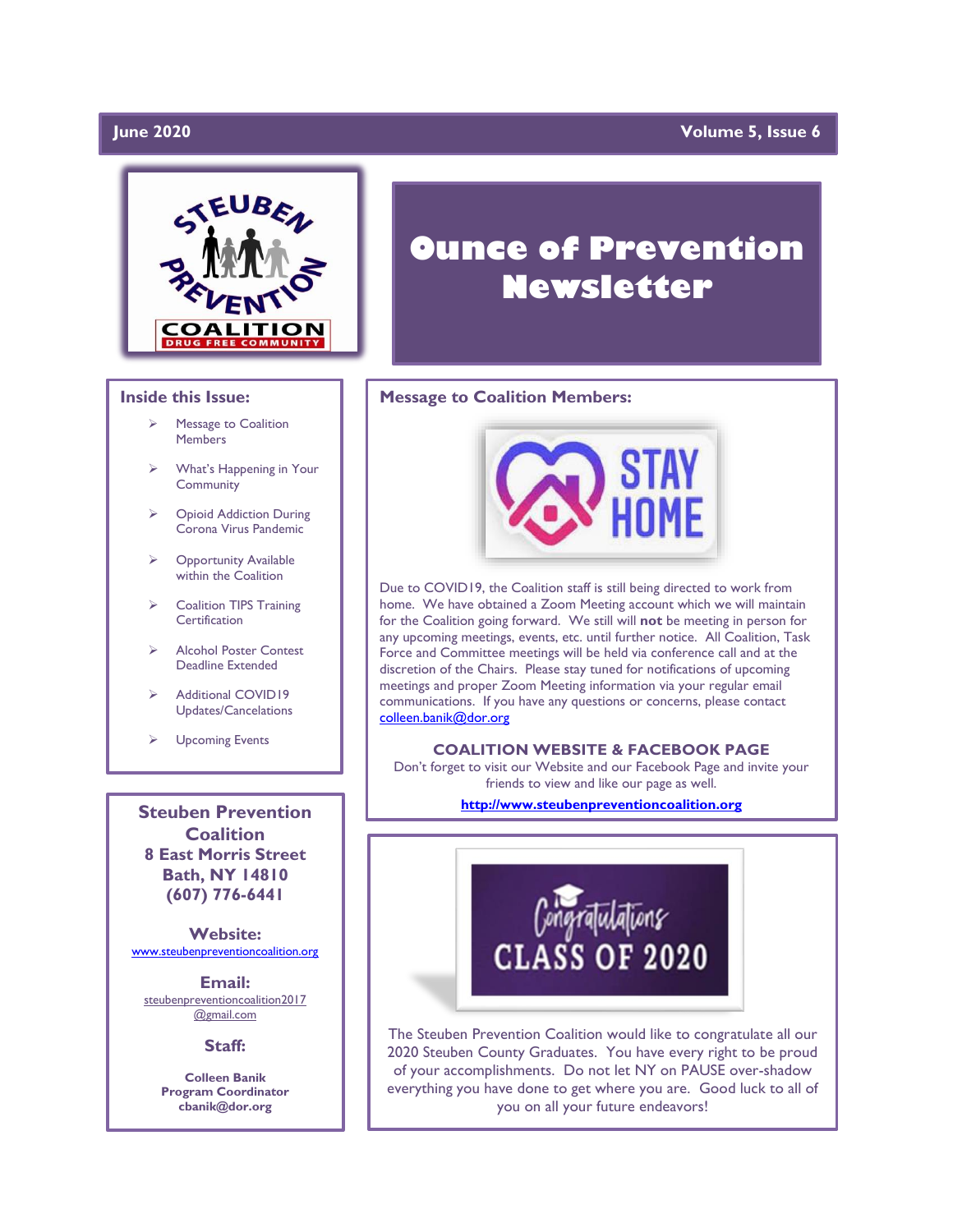#### **June 2020 Page 2 Volume 5, Issue 6**



**We are asking all Coalition Members and Community Partners to let us know of any upcoming events, activities, public meetings, etc. that are or will be happening in your communities. Please contact us at the information provided.**

#### **[cbanik@dor.org](mailto:cbanik@dor.org)**

**During COVID19 – NY on PAUSE Help is Still Available**



**Get Connected & Get HELP**

**2-1-1 Teen Helpline Call 2-1-1 or 1-800-346-2211 Text your ZIP Code to 898211 Chat from 211helpline.org/teen-chat**

*2-1-1 Teen HELPLINE is a service of the Institute for Human Services, Inc.*



#### **Mid-Year Coalition Recognition!**

We would like to extend a very special thank you to our active Coalition members who have gone over and above meeting attendance! This participation is greatly needed in order for the Coalition to remain sustainable.



**Hilda Lando** – "A LITTLE OF EVERYTHING" - Training participation, event participation, Legislative Networking, material creation and distribution, dispose rx pack distribution, etc.

**Nick Moffe –** Marijuana Task Force chairmanship, material distribution, etc.

**Susan Hooker** – "A LITTLE BIT OF EVERYTHING" - Table tent creation, material creation and distribution, poster contest participation and distribution, etc.

**Brandon Beuter –** Opioid Committee chairmanship, material distribution, dispose rx pack distribution, survey distribution, etc.

**Lisa Oliver** – "A LITTLE BIT OF EVERYTHING" – material distribution, Candle Light Virgil organization, Funding Solicitation, etc.

**Kyle King** – "A LITTLE OF EVERYTHING" – Research, printing, project creations, coalition networking, survey development, Opioid Committee Work Plan development, resource providing, etc.

**Bill Rosettie** – Researching Marijuana and Underage Drinking and distribution of materials.

**Connie Terry –** "A LITTLE BIT OF EVERYTHING" - Opioid Committee program assistant, facebook data point creation, opioid response coordination, video messaging coordination, coalition and committee networking, etc.

**Krystle Blencowe** – Opioid Committee Work Plan Development

**Jerry Bennett -** Consulting, researching, material distribution, coalition networking, resource providing, etc.



### **Trophy High Members**

- **Hilda Lando**
- **Susan Hooker**
- **Lisa Oliver**
- **Kyle King**
- **← Connie Terry**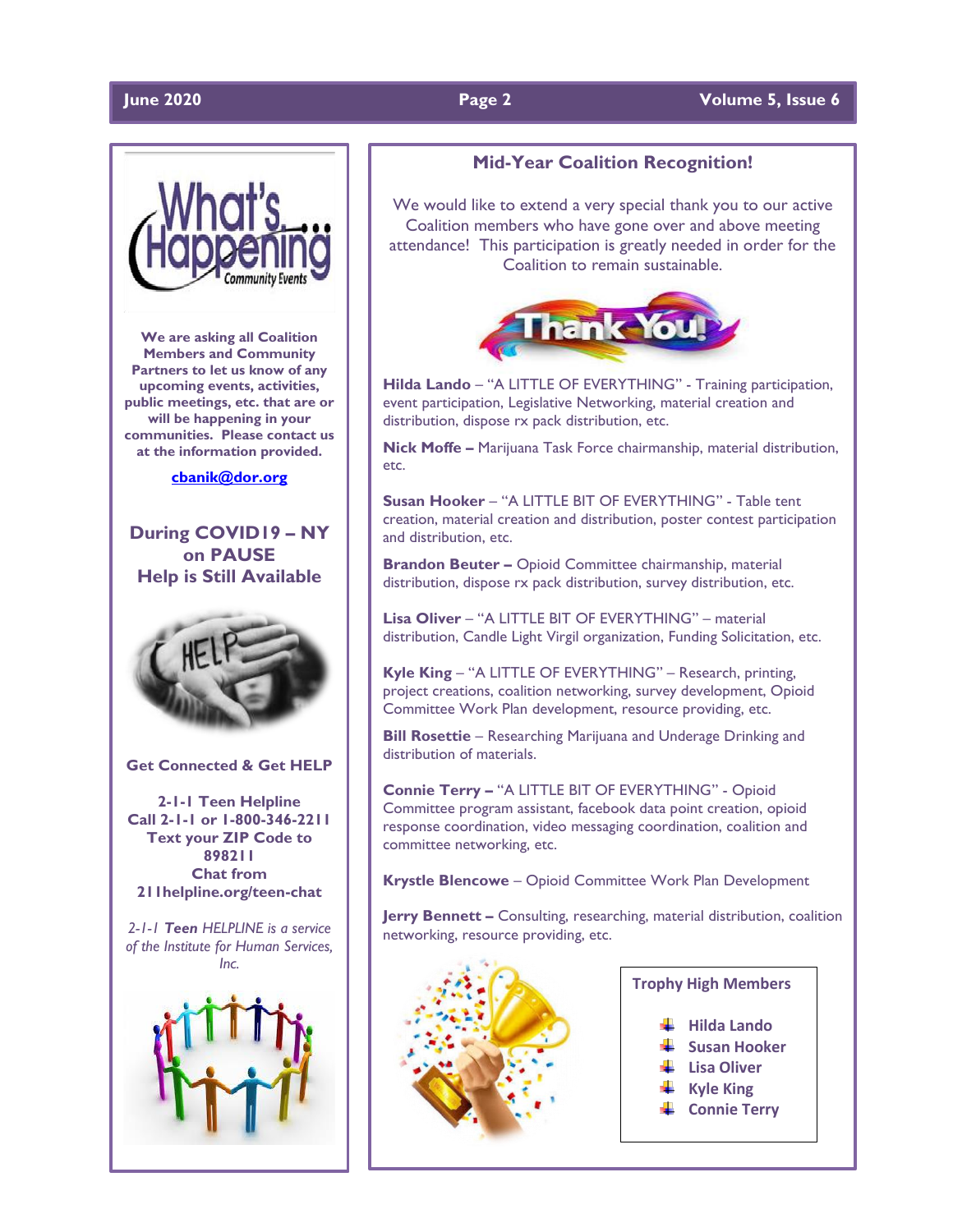#### **June 2020 Page 3 Volume**

#### **5, Issue 6**

### **Steuben Prevention Coalition: Teen Drinking/Drug Statistics**

*Mary Perham May 21, 2020*

Substance abuse by teenagers in Steuben County shows an increased use of illegal drugs among students 8th and 10th grades and an alarming increase in alcohol abuse, highly caffeinated energy drinks and ecigarettes, according to the recent survey by the Steuben Prevention Coalition.

While seniors in high school reported less use of alcohol, marijuana and opioids, binge drinking for seniors – and sophomores – throughout the entire Steuben school system is higher than the national average. Binge drinking is defined as four or more drinks in a 2 - hour period for girls and five or more for boys.

"The coalition is and always has advocated for the reduction of substance use among our youth in Steuben County, and it is our goal to allow them to grow up in drug free communities," said Coalition Coordinator Colleen Banik. "During this current time of crisis, we are increasing our efforts and developing 'new' best practices to get the important messages out there that these substances are harmful to the development of our youth physically, mentally and emotionally."

The survey, completed by 8th, 10th and 12th graders in all school districts from October through November 2019 also shows alcohol, heroin and e -cigarettes use by students in all three grades is higher than the national average, while marijuana use by Steuben eighth graders ranks higher than the national average. The teenagers also believe their peers and parents disapprove of substance abuse, although seniors in high school indicated their friends are less likely to disapprove of marijuana use.

The Coalition and its committees are currently working with several youth, youth groups and youth serving agencies to produce peer to peer video messaging to be used on their social media platforms as well as other, adult -oriented platforms. And the survey serves another purpose, she said. "We want our communities to be aware of the amount of youth who are reporting use of the substances," she said. "We also need to celebrate our youth who are not abusing substances.